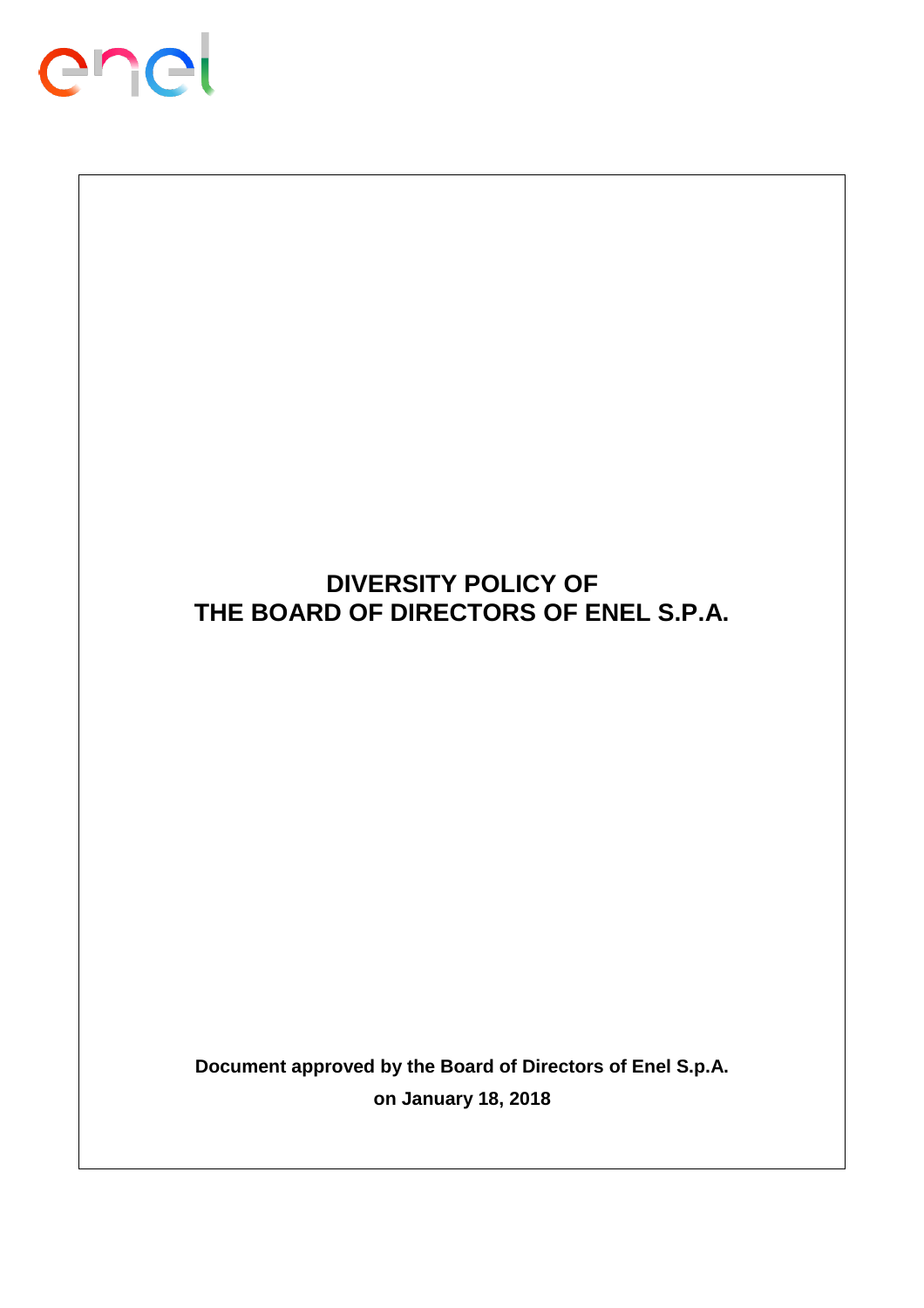## **Diversity Policy of the Board of Directors of Enel S.p.A.**

## *Purpose*

This Diversity Policy (hereinafter, the "**Policy**"), adopted by the Board of Directors of Enel S.p.A. (hereinafter, "**Enel**" or the "**Company**") upon proposal of the Corporate Governance and Sustainability Committee and of the Nomination and Compensation Committee, describes the Board's composition features deemed optimal for allowing it to discharge its tasks in the most effective way, taking decisions which may actually benefit from the contribution of a variety of qualified views so that the issues under discussion are considered from different perspectives.

This Policy is adopted pursuant to Article 123-*bis*, paragraph 2, letter d-*bis*) of Legislative Decree No. 58 of 24 February 1998 (hereinafter, "**Consolidated Financial Act**").

#### *Scope*

The Policy exclusively refers to the composition of the Board of Directors of Enel. A separate policy is provided as to the composition of the Board of Statutory Auditors of the Company. A specific diversity and inclusion policy applies to the employees of the Enel Group.

#### *Underlying principles*

The Company's Board of Directors acknowledges that diversity and inclusion are two key elements in the culture of a multinational Group such as Enel, which operates in over 30 countries worldwide. Specifically, the recognition of diversity as a key element of the business' medium-long term sustainability represents a paradigm both for the employees of the Enel Group and for the members of Enel's management and supervisory bodies.

Enel's Board of Directors, having due regard for the role of the Shareholders in the designation and appointment of its members, wishes that in its composition is pursued an integration between different managerial and professional profiles, also international, and that the importance of a balanced gender representation is taken into account, together with the benefits that could stem from the presence of different ages and tenures.

Enel's Board of Directors also regards as essential that a frank and cooperative atmosphere is achieved together with an inclusive environment, where each Director may fully express his/her potential and maximize his/her contribution.

In order to allow the effective participation of Directors in the Board's and the Committees'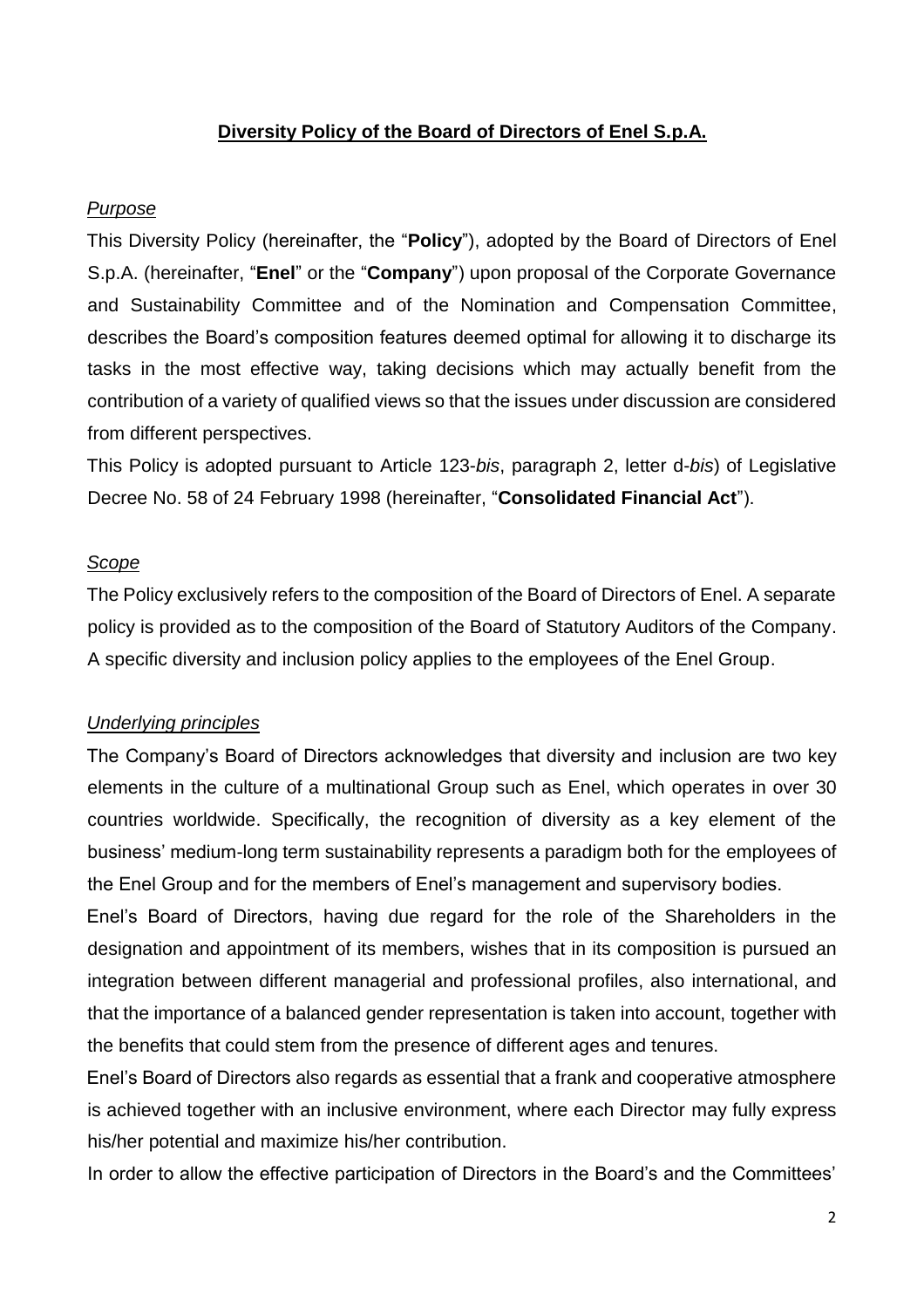activities, the Company provides an adequate induction program as to the business sectors in which the Group operates, the proper risk management principles and the relevant legal framework.

#### *Diversity aspects and objectives*

Also taking into account the results of the board review process carried out every year pursuant to Art. 1.C.1, letter g) of the Italian Corporate Governance Code (hereinafter, the "**Corporate Governance Code**"), to which the Company abides, as to its composition Enel's Board of Directors deems that:

- (i) the majority of Directors should be non-executive and meet the independence requirements provided for by the law and the Corporate Governance Code. Specifically, an optimal composition should see a majority of independent Directors;
- (ii) it is important to ensure that at least a third of the Board of Directors, both upon its election and during the term, is composed by Directors of the less represented gender, also after that the Italian statutory provisions on gender balance cease to be in force;
- (iii) the international profile of the Enel Group's business should be taken into account, ensuring that at least a third of Directors have gained adequate experience internationally. International profile, assessed on the basis of the managerial, professional, academic or institutional activities carried out in an international context by each Director, is likewise considered important in order to prevent the standardization of opinions and groupthink;
- (iv) a balanced combination of tenure and ages should be ensured within the Board of Directors, in order to strike a balance between continuity and innovation needs in the management;
- (v) non-executive Directors should have managerial and/or professional and/or academic and/or institutional profiles such as to ensure a mix of different and complementary skills and experiences. Specifically:
	- a. the managerial profiles should have gained experience in managerial positions within industrial groups of significant size and/or complexity, should have business judgement skills and a high orientation to strategies and results;
	- b. the professional profiles should have gained experience in managerial positions in prominent professional or advisory firms or in other public or private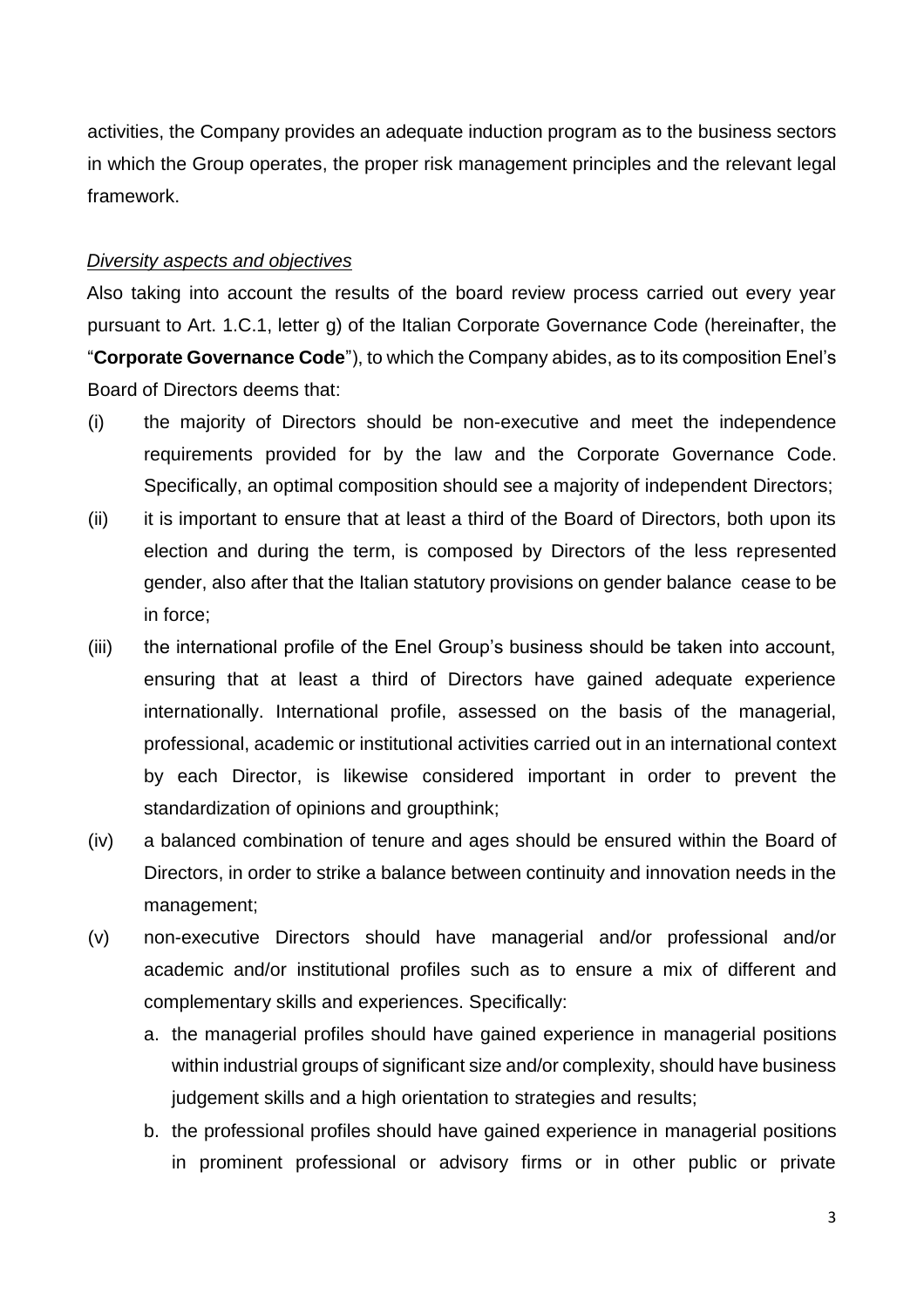organizations and should have carried out their professional activity with a particular focus on companies' business;

- c. the academic or institutional profiles should have skills which may be useful for pursuing the business of the Enel Group;
- (vi) considering the different roles performed by the Chairman and the Chief Executive Officer, they should have the most appropriate skills for the effective execution of their tasks. Specifically:
	- a. the Chairman should be well-respected in order to ensure a fair and transparent leadership of the Board of Directors, where he/she has the task of fostering the creation of a strong team spirit and a strong feeling of cohesion, at the same time representing a guarantor for all Shareholders. He/she should also have a proper background on corporate governance and prior significant experiences, preferably with a leading role, in board of directors of listed companies with a significant complexity and/or size and international profile. He/she should have skills in economic-financial and legal matters, as well as experience and practice to manage strategic and specific business issues within the Board of Directors;
	- b. the Chief Executive Officer should be well-respected and have a recognized strategic vision and a deep knowledge of the energy market and of its evolution. He/she should have gained important and successful experiences as top manager of listed companies of significant complexity and/or size and international profile, as well as have significant knowledge in the economic-financial field. He should also have a recognized leadership and a management approach oriented and driven to creating a team spirit between colleagues.

Where the abovementioned diversity aspects set out quantitative targets as to the composition of the Board of Directors, if the specified quota corresponds to a fractional number, this shall be rounded up to the nearest integer.

In order to allow Enel's Board of Directors to most effectively carry out its tasks, in addition to the abovementioned diversity aspects it is deemed essential that all Directors devote the amount of time necessary to perform their duties diligently, taking into account both the number and nature of the offices they hold on management and supervisory bodies of other companies and the commitment required by other functions or professional activities they carry out and the offices they hold in associations. In this respect, Directors abide by the specific Guidelines adopted by the Board of Directors.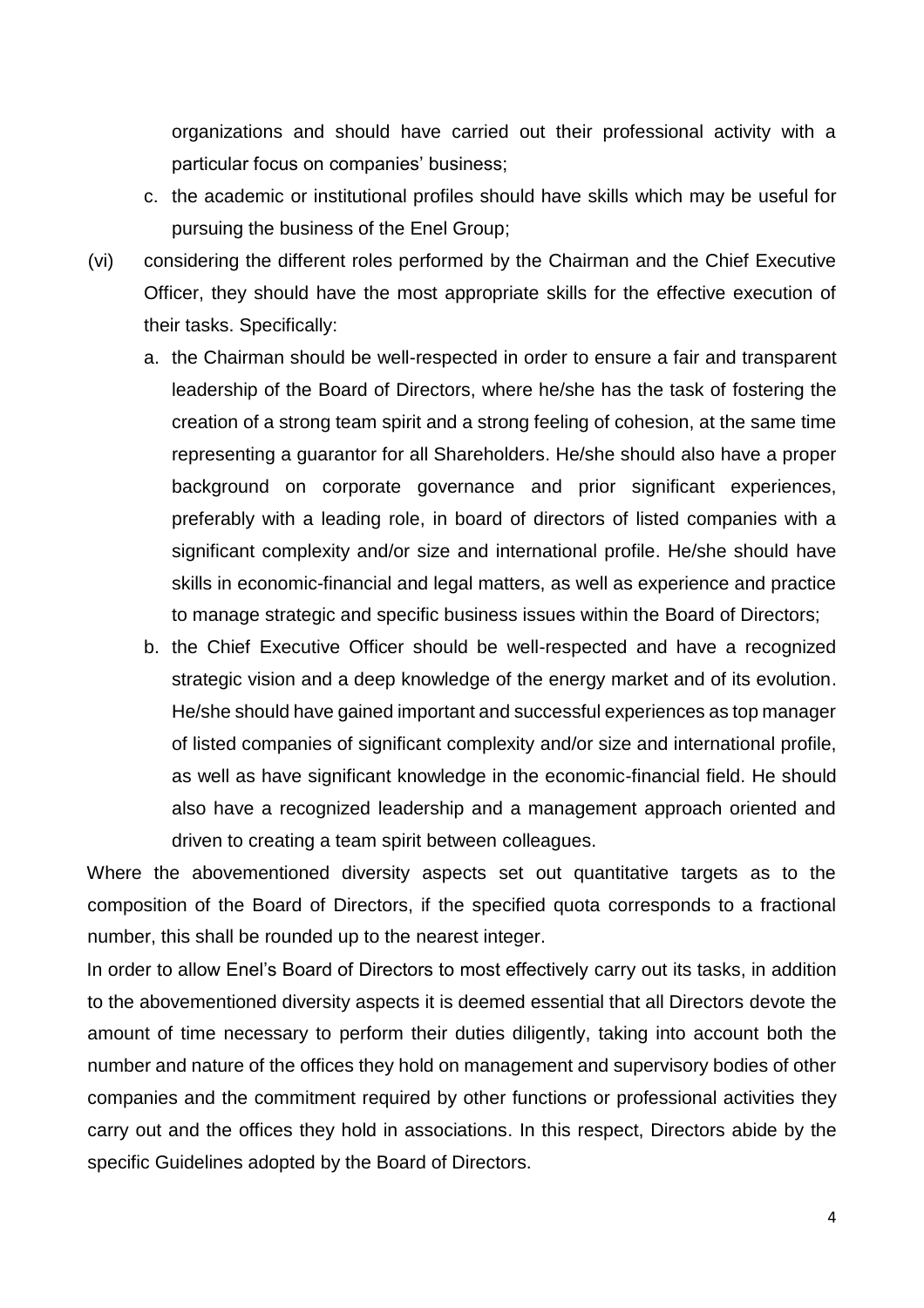#### *Steps for implementation of the Policy*

Due to Enel's ownership structure, the Board of Directors has so far preferred to abstain from submitting its own slate of candidates upon its renewals, since no difficulties for Shareholders in filing slates of candidates have been registered.

Accordingly, this Policy primarily intends to guide the submission of candidacies by the Shareholders upon renewal of the entire Board of Directors, then ensuring an adequate consideration of the benefits deriving from a balanced composition of the Board, in line with the abovementioned diversity aspects.

This Policy will be taken into account by the Nomination and Compensation Committee whenever it is called upon to propose candidates for the office of Director to the Board of Directors, considering the suggestions that may be made by the Shareholders, in the following circumstances indicated in its Organizational Regulations:

- (i) in case of co-optation, should it be necessary to replace independent Directors;
- (ii) in the event, when a new Board is being elected, it is foreseen that it is not possible to obtain the number of Directors required from the slates presented by the Shareholders, so that the outgoing Board can express candidates to submit to the Shareholders' Meeting;
- (iii) in the event, when a new Board of Directors is being elected, the outgoing Board decides to avail itself of the right provided for by the corporate Bylaws to present a slate of its own;
- (iv)in the event, in the event of early cessation of the Chief Executive Officer before the expiry of the ordinary term of office, the Nomination and Compensation Committee is called upon to propose to the Board of Directors, together with the Corporate Governance and Sustainability Committee, the identification of the new Chief Executive Officer, taking into account any instruction arising from the Shareholders from whose slate the Chief Executive Officer that has terminated its office in advance has been drawn.

#### *Monitoring and updating of the Policy*

Enel's Board of Directors, with the support of the Corporate Governance and Sustainability Committee and of the Nomination and Compensation Committee, is responsible for the monitoring of the results of the implementation of this Policy and of the updating thereof.